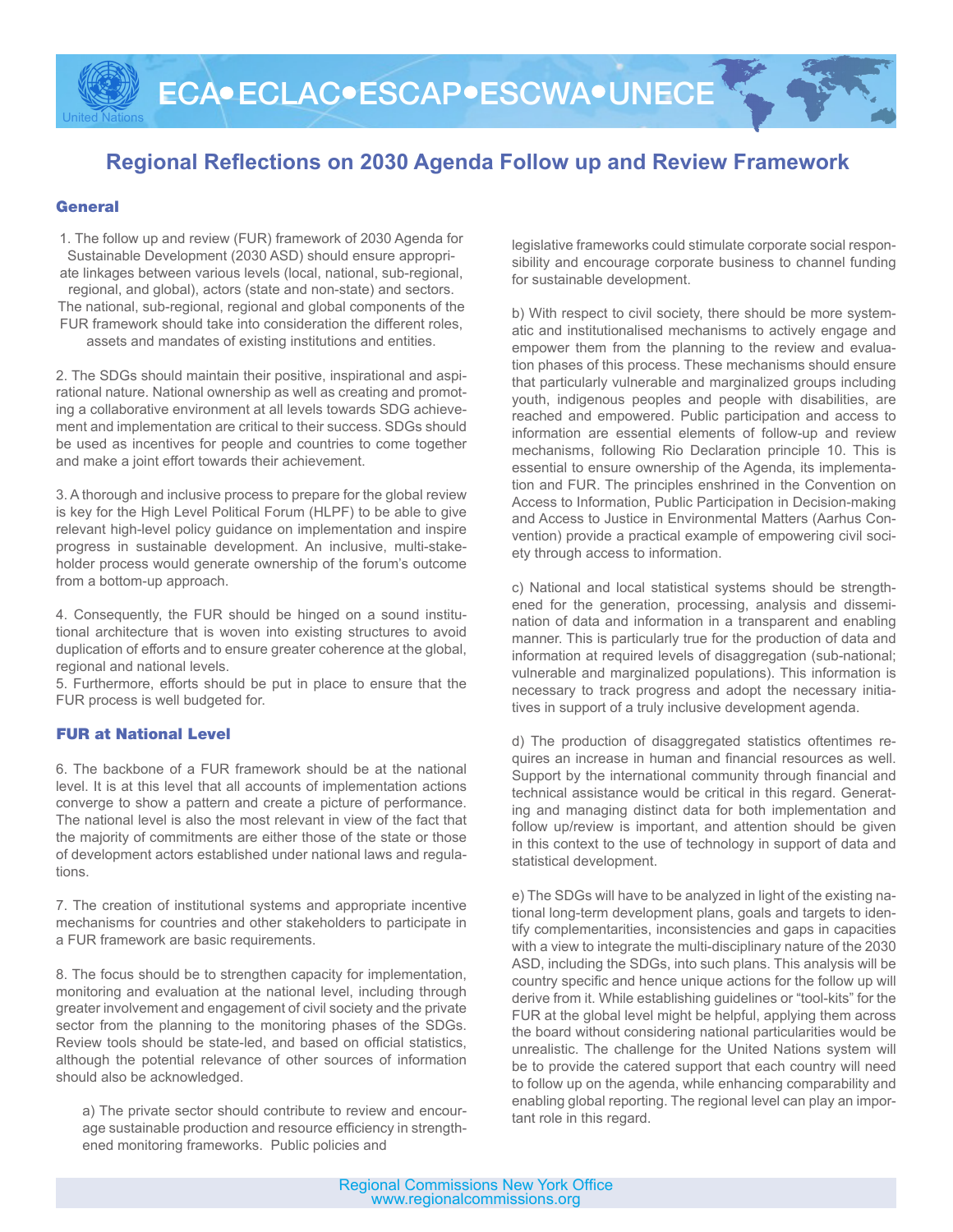## National-Regional Nexus and FUR at Regional Level

United Nations

9. Building on the existing regional institutional architecture, the regional level should support national processes, while facilitating the the exchange of best practices. The inputs and perspectives from the national level should be considered and analysed at the regional level and feed into the global process.

10. The regional follow up and review framework should support countries' efforts to deliver on development commitments. This framework could lessen the burden of global-level requirements and enhance coordination among regional organizations and actors to strengthen the link between global commitments and national efforts.

11. Regional FUR could contribute to building trust among countries by encouraging countries to share information, knowledge and experiences, strengthen their respective capabilities and define coherent regional policies and approaches.

12. Peer learning and voluntary assessments of progress and policies within the framework of regional reviews will create transparency and promote mutual learning among Member States. It will also help to identify whether the right policies and actions are being pursued and, if not, points to the alternative directions to follow. A "remedy" function should complement the regional FUR. Once the review indicates a gap in progress, there should be an additional process that engages stakeholders in defining appropriate responses to boost progress.

13. The regional level will also address regional or transboundary issues, which have an important role in sustainable development, and develop related follow-up and review mechanisms, as needed and appropriate. This level can also help countries to translate global goals into policies, norms, standards, and guidelines that can be implemented at the national level, and ensure that follow-up and review of other internationally agreed development goals and programmes, such as the Vienna Programme of Action, the Barbados Programme of Action and the SAMOA Pathway are aligned with and feed into the FUR framework for SDGs. The regional level will also help in mobilizing partnerships and South-South cooperation, notably regional cooperation, which will be key for the remedy function advocated above.

14. The UN Regional Commissions were called upon to support the development of effective regional follow up and review frameworks to review regional progress on the 2030 Agenda for Sustainable Development. In accordance with para 90 of the 2030 Agenda, member states would have to identify the most suitable regional forum in which to engage for following up and reviewing the implementation of the Agenda, building on existing mechanisms and successful experiences.

15. While it would be up to each region to ultimately decide on such forum, important progress has been already achieved in various regions on the architecture of such follow up and review, including in recognizing the critical role of the Regional Forums on Sustainable Development (RFSDs) in such architecture. For instance:

 a) i. *In Africa*, the Africa Regional Consultative Meeting on the Sustainable Development Goals held in November 2013 reaffirmed the role of ECA in promoting a balanced integration of the three dimensions of sustainable development in Africa, and called on the Commission and partners to continue facilitating consultative meetings and processes to monitor progress and scale up the implementation of sustainable development commitments by African countries.

 ii. In 2015, the Joint Conference of Ministers of ECA and the AU approved the convening of the African Forum on Sustainable Development (AFSD). That could pave the way for the thematic reviews for Africa, if and when agreed as part of the HLPF review system, to be undertaken under the auspices of the AFSD with the inputs provided by the ECA Statutory Committees that provide oversight for the Commission's various sub-programmes, the joint meetings of the ECA Conference of ministers of planning, finance, economy and the AU specialized technical committee on finance, monetary affairs, economic planning and integration.

 iii. Other relevant AU specialized technical committees to that purpose include, among others: the African Ministerial Council on Water (AMCOW), the African Ministerial Conference on the Environment (AMCEN), the African Ministerial Conference on Housing and Urban Development (AMCHUD), the African Ministerial Council on Science and Technology (AMCOST), the Conference of African Ministers on Industry (CAMI), and AU Conferences of Ministers of Health, Education, Mineral Resources Development.

 iv. The FUR in Africa will also incorporate the African Development Goals (ADGs), which will be based on African priorities as well as the African regional indicators developed by ECA in collaboration with the UN Statistics Commission. The AFSD will also integrate existing institutional mechanisms that have been used for the MDGs, noting and correcting for identified weaknesses.

b) i. *In the Asia-Pacific*, The Asia-Pacific Forum for Sustainable Development (APFSD), inaugurated in 2014, is the most inclusive regional platform for follow up and review on the 2030 ASD and the SDGs. The outcomes of the APFSD feed into the HLPF at the global level, and also into the annual commission sessions of ESCAP. At its second meeting in 2015, the APFSD agreed to initiate formulating a regional road map for implementing the post-2015 development agenda [2030 ASD]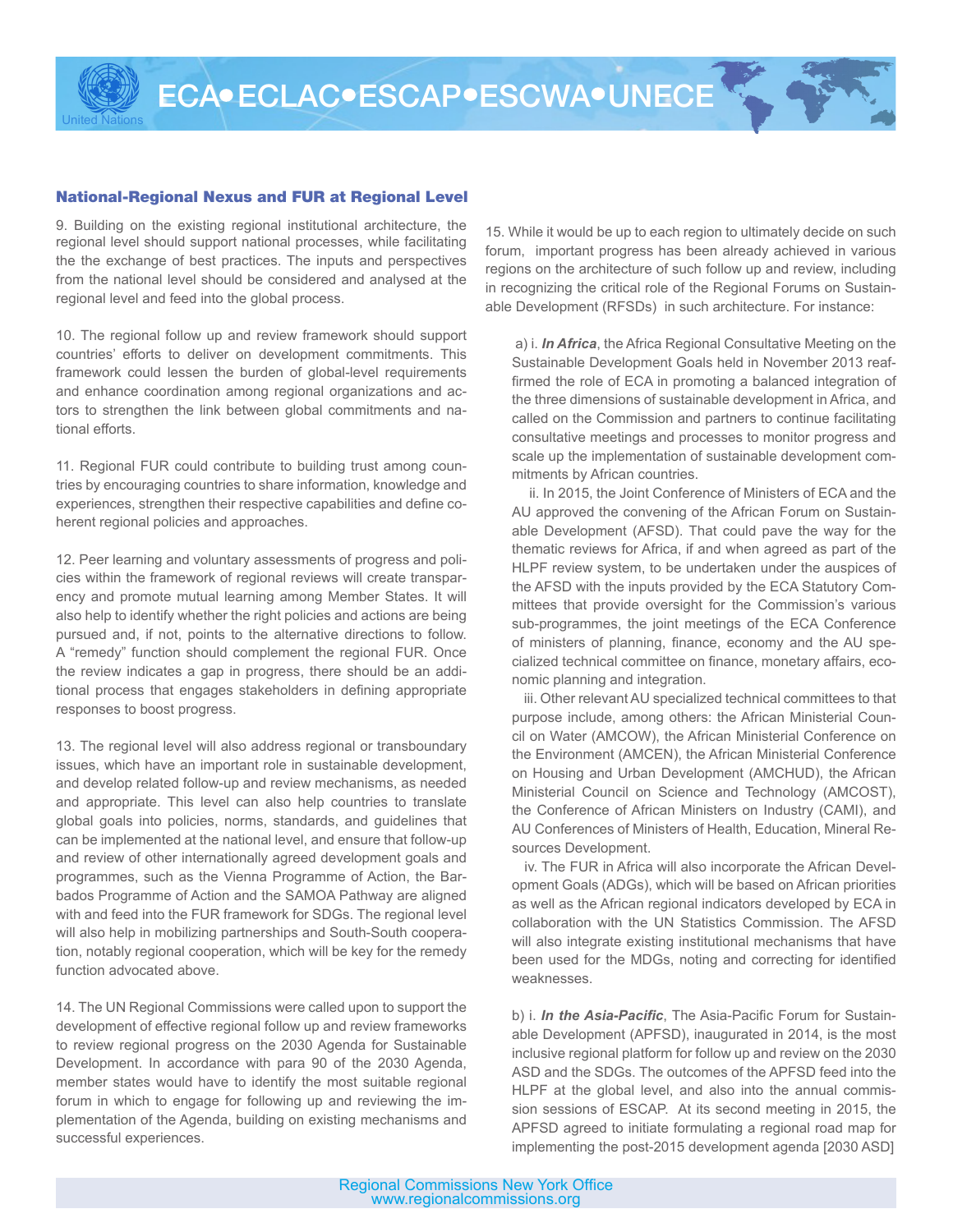at its 2016 session.

United Nations

 ii. The subsidiary bodies of ESCAP, such as the sectoral committees, would also serve as FUR platforms for specific SDGs and their outcomes would feed into the APFSD as well as the Commission sessions. Further, ESCAP has long standing and established regional review processes which address key areas covered by the SDGs such as the Asia-Pacific Gender Conference and the Asia-Pacific Population Conference as well as annual regional consultations on financing for development. These regional platforms are often attended at ministerial level and would continue to serve as important platforms for review of the sectoral SDGs. The outcomes would be appropriately reflected in the APFSD.

iii. Subregional bodies including ASEAN Subregional bodies including ASEAN PIFS and SAARC have comprehensive frameworks which seek to address issues directly related to the SDGs. Unlike South-east and South Asia, as well as the Pacific subregion, Central Asia has no dedicated institution that promotes subregional cooperation; SPECA is currently the only mechanism available, and it is supported by two regional commissions, ESCAP and UNECE. Efforts would be to support the respective secretariats and sub-regional organizations, including those of SPECA, in the process of follow up and review and integrate the sub-regional reporting process within the APFSD.

 iv. National level reviews and reports could feed into subregional and regional platforms as well as the APFSD. This would establish the desired FUR nexus of national-regionalglobal levels. Regional SDG reporting is being planned and where sub-regional SDG reports are planned as well, such as in the Pacific, the aim is to integrate these into the regional reports as much as possible.

c) *In Latin America and the Caribbean,* the region is currently engaged in a consultation process aiming at defining the modalities, scope, and composition of the LAC-RFSD. A broad regional consultation open to member states, UN regional agencies, academia and civil society representatives, will be organised in the first quarter of 2016 and a final proposal will be submitted for consideration and approval during ECLAC's Biennial Session in Mexico (May 2016). It is expected that regional reporting mechanisms, institutional arrangements and agenda setting will be agreed upon during this process.

d) i. *In the Arab region,* ESCWA will continue to convene annually the Arab Forum on Sustainable Development (ArFSD) inaugurated in 2014. The ArFSD will be a key platform for FUR consultations and voluntary reviews of progress by Member States (MS). The multi-stakeholder Forum will continue to address integration of the three dimensions of sustainable development as well as integration among other spheres affecting sustainable development in the region. The Forum will be organized in coordination with the League of Arab States (LAS), and the Regional Coordination Mechanism (RCM).

 ii. Inputs from ESCWA's ten inter-governmental subsidiary bodies and other technical committees will feed into the Forum, including their inputs on sectoral or thematic reviews. Peer reviews, undertaken between MS and providing a review

of progress, good practices, common challenges and joint solutions, will be presented at the Forum. Regional thematic reviews will focus on regional priorities and emerging issues with an integrated/nexus approach, and will also be considered at the ArFSD. Inputs and reporting from the national level will also be solicited in this regard. All FUR activities will be designed to the extent possible in synergy with on-going global and regional reviews (i.e., ICPD, Beijing+20, etc.) with a view to feed into ECOSOC forums and reviews and the HLPF.

 iii. The Arab Sustainable Development Report (forthcoming 2015), led by ESCWA with RCM and LAS contributions, will be the regional flagship on Agenda 2030 achievements and trends. Additional regional monitoring reports, produced as needed, will be prepared by ESCWA with RCM members and LAS, and will build on ESCWA's experience in regional MDG reports.

e) i. *In the UNECE region*, based on the outcome of sustainable development discussions at the 66th session of the Commission in April 2015, the UNECE secretariat has initiated a consultative process with member States, the regional UN system, other international and regional organizations and civil society with a view to determine the most effective modalities for regional follow-up and review of the SDGs.

 ii. One possible way forward is to build a regional platform for follow-up and review that is designed as a "docking station" that connects multiple levels and processes and that meets a number of critical requirements. First and foremost, it should be based on national reviews conducted in the UNECE region and provide a forum to voluntarily present, discuss and analyze the different experiences among regional peers. It should also integrate other regional and subregional actors (e.g., EU, OECD, Eurasian Economic Union, regional offices of UN entities, SPECA, regional development banks) and create a space that brings together existing review mechanisms. The latter comprise both mechanisms that are carried out within UNECE, including its Sectoral Committees, governing bodies of legal instruments and policy reviews (Environmental Performance Reviews, Innovation Performance Reviews, Studies on Regulatory and Procedural Barriers to Trade, Country Profiles on Housing and Land Management), as well as mechanisms by other actors within and outside the UN.

iii. The regional review platform is expected to be of an inclusive, multi-stakeholder nature with participation and broad involvement of civil society, the private sector and academia. Its outcome should eventually feed into the global level in a way that is consistent with the themes and requirements of the HLPF.

16. In conclusion, the RFSDs, convened by the Regional Commissions with regional and other partners, and with multi-stakeholder participation (civil society, private sector, academia, etc.) have demonstrated their potential to be inclusive regional platforms for follow up and review of the 2030 Agenda in the regions, while complementing national efforts and supporting regular assessment at the global level. The RFSDs ensure integration, coherence and linkage to the national and global levels. They could also ensure harmonized reporting to the global level, notably once clearer guidelines